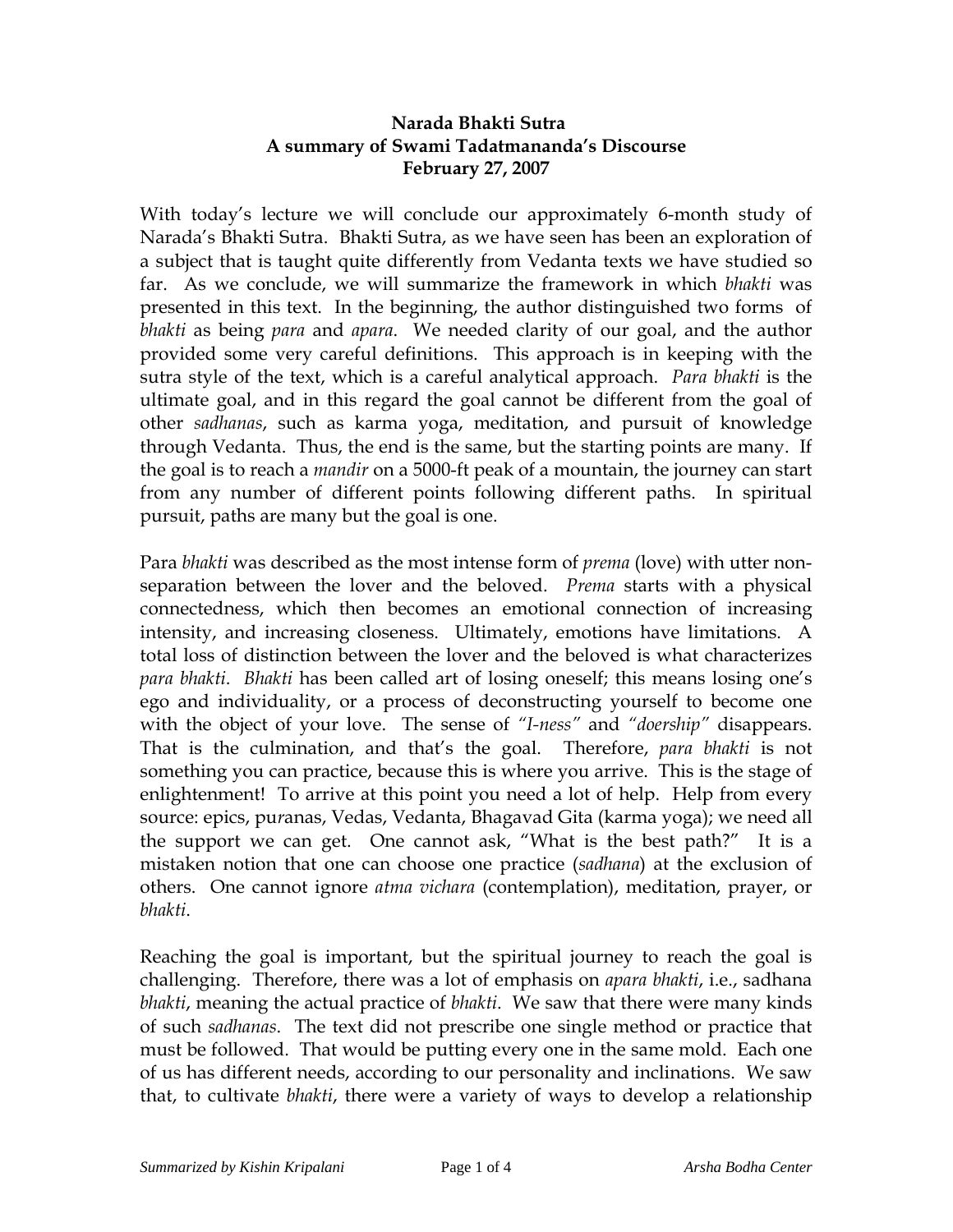with God. As we have previously observed, in our tradition we have the freedom to choose from a number of *sadhanas*. But, that being the case, it is extremely important to recognize that along with that freedom comes the responsibility. The responsibility is to *make* a choice; selecting "no choice" is not an option! Because, that would be an abuse of the freedom. You can choose your *ishta devata*, choose among any forms of prayers or *pujas*, and then make it a daily practice to do the *sadhana* of your choice. This is the responsibility. Every typical teenager wants freedom, but if he is given that freedom without any responsibility, he will only get into trouble. Same way in the Vedic tradition, there is plenty of freedom-but without appropriate responsibility, that freedom only becomes a long rope with which one will hang oneself. Some people take that freedom by thoughtlessly saying, "Hinduism is not a religion it's a way of life"- both these ideas are fallacious; first, Hinduism *is* a religion, and secondly Hinduism is as much a way of life as any other religion, so saying it's way of life does not define it or make it any unique. But even if it's true that it's way of life, does one live that life style? Simply calling it a way of life to justify giving oneself freedom is, as said above, taking a long rope to hang one self!

Moral systems can be highly structured and directed by a central authority. They may have set doctrines and set beliefs; for example enumeration of Ten Commandments in Bible. In Hindu tradition there are no ten commandments, no organized body that sets out doctrines or dictates what to believe or not to believe. There is no central figure like a Pope, and no single prescribed scripture. When there is such freedom from any outside authority, then the direction has to come from within; from within the individual; it's individual responsibility.

People with regard to their conduct and duties can be grouped in two categories. Those who are self directed, self-confident and self motivated, and those who need external guidance to avoid making mistakes. For these two categories, we have two types of religions. For the first kind (self motivated), Abrahamic religions (Christianity, Judaism and Islam) will not work; but Hinduism will work very well. For the second category (who seek direction), the Abrahamic religions will work just fine. You can decide for yourself, which category you fit into. If Hinduism is right for you, you have the freedom to explore; the question you need to ask then is, "am I using that freedom?" If not, then start exploring. Swamiji related his personal experience, by observing that any time he sits to mediate, it's an exploration that leads to discovery of something new all the time. Teaching itself is a new experience every time-for him, the experience of teaching Bhagavad Gita or Narada's Bhakti is not exactly the same as it was 10 years back.. What we learn in these classes is a tiny fraction of the vast amount of literature that is available. So we have to continue to explore.

After thorough definition of *bhakti*, we now end with the last two sutras.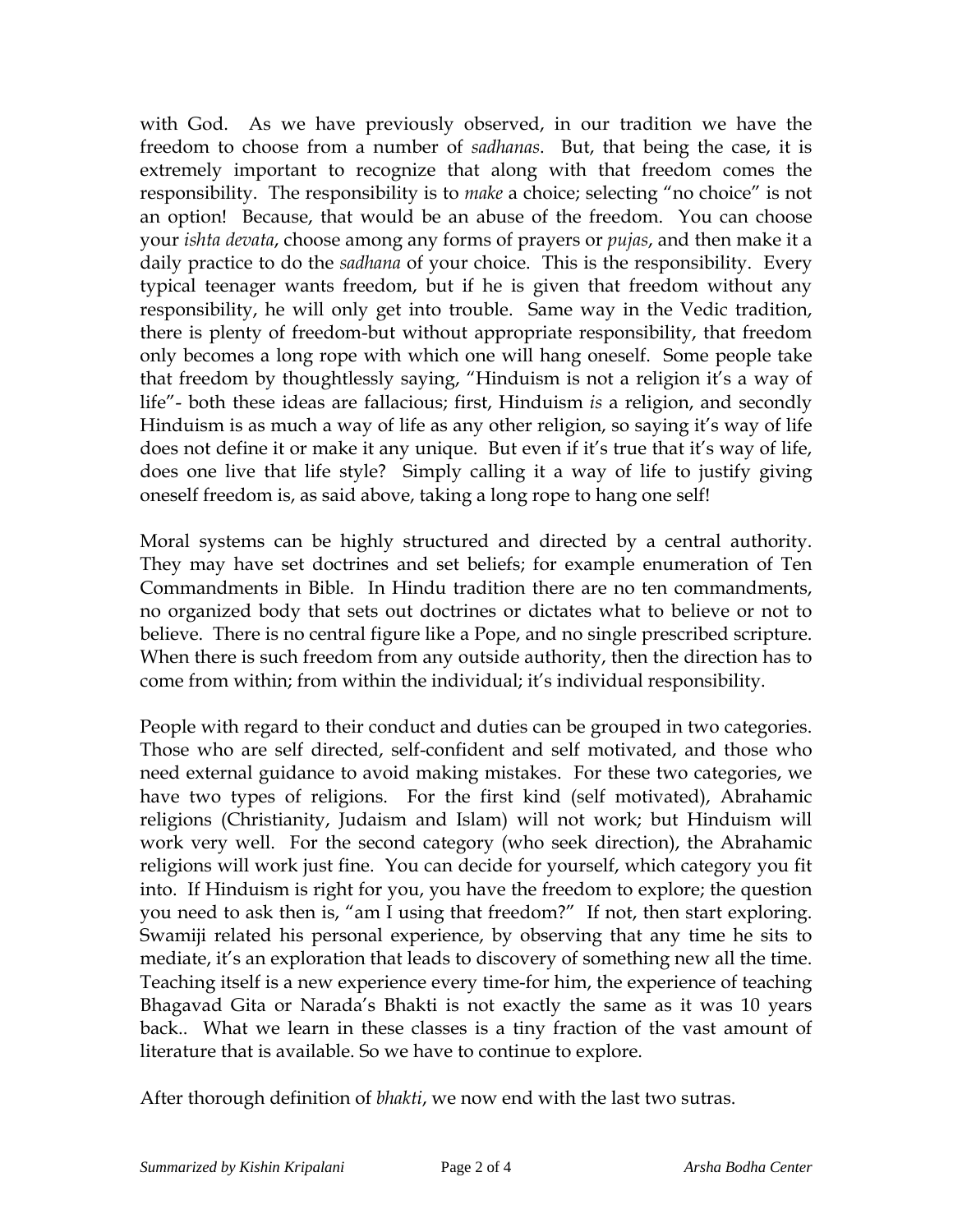Sutra 83: *Ityevam vadanti janajalpanirbhayaahaa ekamataahaa Kumaara-Vyaasa-Shuka-Shaandilya-Garga-Vishnu-Kaundinya-Sheshoddhvaaruni-Bali-Hanumad-Vibhishanaadayo bhaktyaachaaryaahaa*

Translation: Thus declare the (following) teachers of *Bhakti* unanimously, without being afraid of people's gossip: Kumara, Vyasa, Shuka, Shaandilya, Gaarga, Vishnu, Kauninya, Shesha, Uddhava, Aruni, Bali, Hanuman, Vibhishana and others.

Commentary: This second to last sutra begins to conclude the text by saying that all the teachings of *bhakti* as described in the whole text were taught in this manner by the great teachers of *bhakti*, including some of them who are named in the sutra. The word used for the teacher is *achaarya*, which also means behavior. The great *bhakti* teachers are role models of exemplary behavior because their character and the way they live is very influential in conveying their teachings to their disciples. They lead by example and they live like a *bhakta*. All of these and other teachers are of one mind as far the teachings of *bhakti* are concerned. They are not afraid of idle gossip and non–constructive talk of people; they are not guided by opinion of others.

It is sad that often others who are around do not share someone's creativity and commiment to a cause. Their values are different from this person, and unfortunately a concern for the opinion of others can derail a person and pull him away from his goal. This is what wrong company can do. In the pursuit of spiritual growth, it's not helpful if one is too concerned about opinion of others; what counts is one's commitment. One has to disregard disparaging comments suggesting that you have become prematurely old or that you are too oldfashioned if you pursue *bhakti*, Vedanta and attend Bhagavad Gita classes.

All the teachers mentioned in the sutra and many others have provided the teachings of *bhakti* and they were not afraid and were like-minded. It is to be noted that this text is describing such teachings in a systemic fashion compiled as sutras; the knowledge itself was already in existence.

Sutra 84: *Ya idam Naradaproktam shivaanushaasanam vishvasiti shraddhate, sa bhaktimaan bhavati, saha preshtham labhate saha preshtham labhate. Om tat sat*.

Translation: One who believes and practices these auspicious teachings narrated by Narada, becomes immersed in *bhakti*; he attains the highest goal; he attains the highest goal. *Om*, that's the truth.

Commentary: Shiva can mean auspicious in the context of the teachings narrated by Narada, or it could mean teachings passed on from Lord Shiva to Narada. The emphasis in the sutra is on conviction (*vishvaas*) and faithful commitment (*shraddha*). It is with these characteristics that *bhakti* has to be cultivated. It is easy to make this point, but it is hard to put it in practice; it takes a lot of effort.